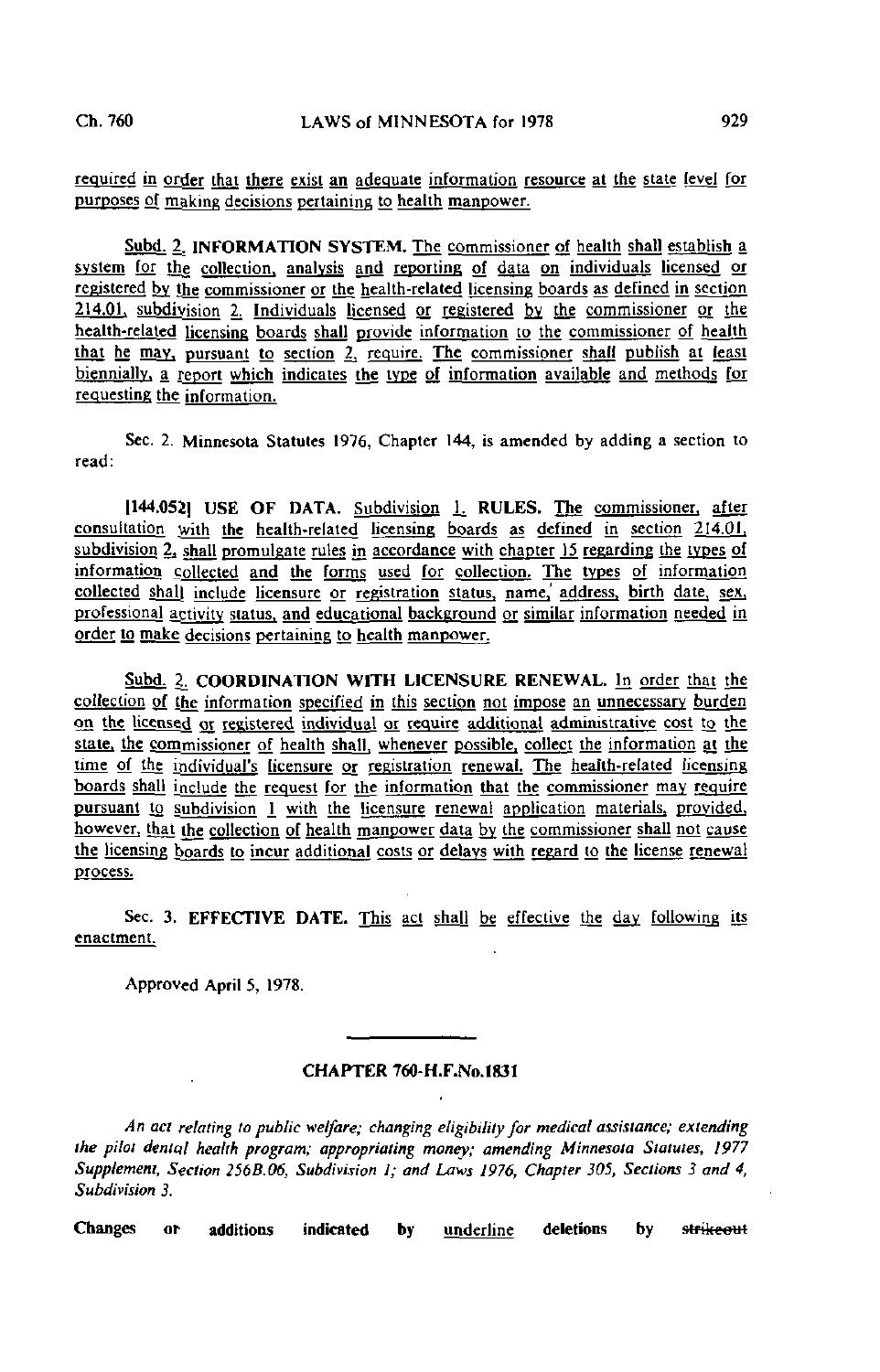## BE IT ENACTED BY THE LEGISLATURE OF THE STATE OF MINNESOTA:

Section 1. Minnesota Statutes, 1977 Supplement, Section 256B.06, Subdivision I, is amended to read:

256B.06 ELIGIBILITY REQUIREMENTS. Subdivision I. Medical assistance may be paid for any person:

(1) Who is eligible for or receiving public assistance under the aid to families with dependent children program; or

(2) Who is eligible for or receiving supplemental security income for the aged, blind and disabled; or

(3) Who except for the amount of income or resources would qualify for supplemental security income for the aged, blind and disabled, or aid to families with dependent children and is in need of medical assistance; or

(4) Who is under 21 years of age and in need of medical care that neither he nor his relatives responsible under sections 256B.01 to 256B.26 are financially able to provide; or

(5) Who is residing in a hospital for treatment of mental disease or tuberculosis and is 65 years of age or older and without means sufficient to pay the per capita hospital charge; and

(6) Who resides in Minnesota, or, if absent from the state, is deemed to be a resident of Minnesota in accordance with the regulations of the state agency; and

(7) Who alone, or together with his spouse, does not have net equity in real property used as a home in excess of 525,000 or real estate not used as a home which produces net income applicable to the family's needs or which the family is making a continuing effort to sell at a fair and reasonable price. The commissioner of public welfare shall annually adjust the limitation on net equity in real property used as a home by the same percentage as the homestead base value index provided in section 273.122, subdivision 2; and

(8) Who, if single, does not have more than \$750 in cash or liquid assets or, if married, whose cash or liquid assets do not exceed \$1,000 plus \$150 for each additional legal dependent except that the value of one automobile the market value of which does not exceed \$1,650 shall be disregarded; and

(9) Who has or anticipates receiving an annual income not in excess of \$2,600 for a single person, or \$3,250 for two family members (man and wife, parent and child, or two siblings), plus \$625 for each additional legal dependent, or who has income in excess of these maxima and in the month of application, or during the three months prior to the month of application, incurs expenses for medical care that total more than one-half of the annual excess income in accordance with the regulations of the state agency. In excess

Changes or additions indicated by <u>underline</u> deletions by strikeout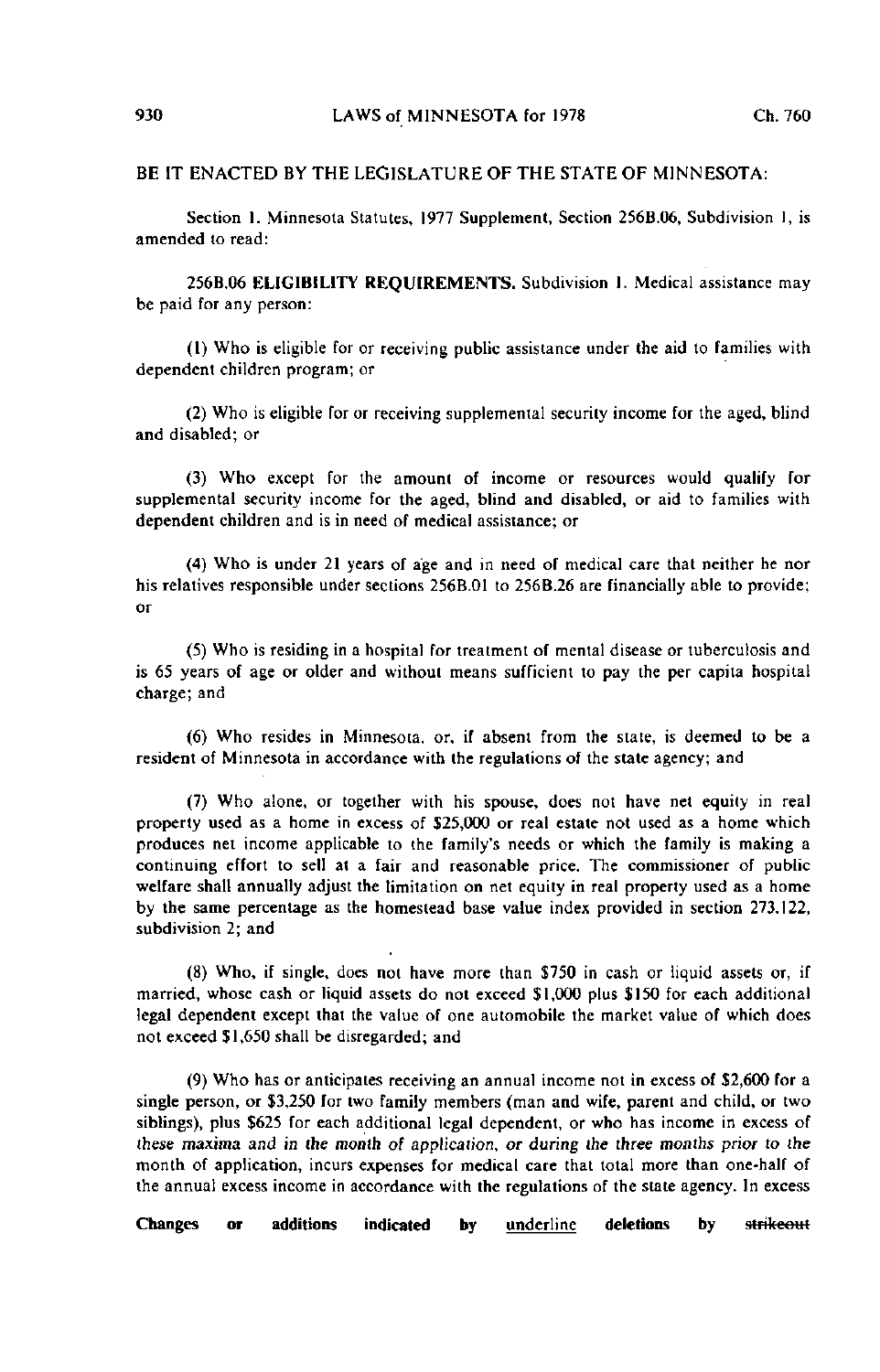income cases, eligibility shall be limited to a period of six months beginning with the first of the month in which these medical obligations are first incurred.

(10) Who has continuing monthly expenses for medical care that are more than the amount of his excess income, computed on a monthly basis, in which case eligibility may be established before the total income obligation referred to in the preceding paragraph is incurred, and medical assistance payments may be made to cover the monthly unmet medical need. In licensed nursing home and state hospital cases, income over and above that required for justified needs, determined pursuant to a schedule of contributions established by the commissioner of public welfare, is to be applied to the cost of institutional care. The commissioner of public welfare may establish a schedule of contributions to be made by the spouse of a nursing home resident to the cost of care and shall seek a waiver from federal regulations which establish the amount required to be contributed by the either spouse of when one spouse is a nursing home resident; and

(11) Who has applied or agrees to apply all proceeds received or receivable by him or his spouse from automobile accident coverage and private health care coverage to the costs of medical care for himself, his spouse, and children. The state agency may require from any applicant or recipient of medical assistance the assignment of any rights accruing under private health care coverage. Any rights or amounts so assigned shall be applied against the cost of medical care paid for under this chapter. Any assignment shall not be effective as to benefits paid or provided under automobile accident coverage and private health care coverage prior to receipt of the assignment by the person or organization providing the benefits.

Sec. 2. Laws 1976, Chapter 305, Section 3, is amended lo read:

Sec. 3. [256B.58] ADMINISTRATION. The pilot programs shall be administered by the commissioner. The commissioner may employ staff to administer the programs. The cost of the staff shall be met solely by funds authorized to be spent for administering the programs, The commissioner shall appoint a seven member advisory task force to advise the commissioner on the operation of the pilot programs. All of the members of the advisory task force shall be senior citizens. The compensation of members, their removal from office, and the filling of vacancies shall be as provided in Minnesota Statutes, Section 15.059.

Sec. 3. Laws 1976, Chapter 305, Section 4, Subdivision 3, is amended to read:

|256B.59| Subd. 3. EVALUATION AND REPORT. The commissioner shall evaluate and report make reports of the results of the pilot programs to the legislature by January 2, 1978, and each year thereafter for five years January 30, 1979, and March 1, 1980. The reports shall include but not be limited to: (a) the optimal methods of providing dental services including the cost effectiveness of each pilot program; (b) the effect, if any, upon the general health of the individual receiving the dental services; (c) the extent and quality of dental services provided by the pilot program; (d) the number of participants in each pilot program; and (e) the types of dental care most used or needed by the participants.

Changes or additions indicated by <u>underline</u> deletions by strikeout